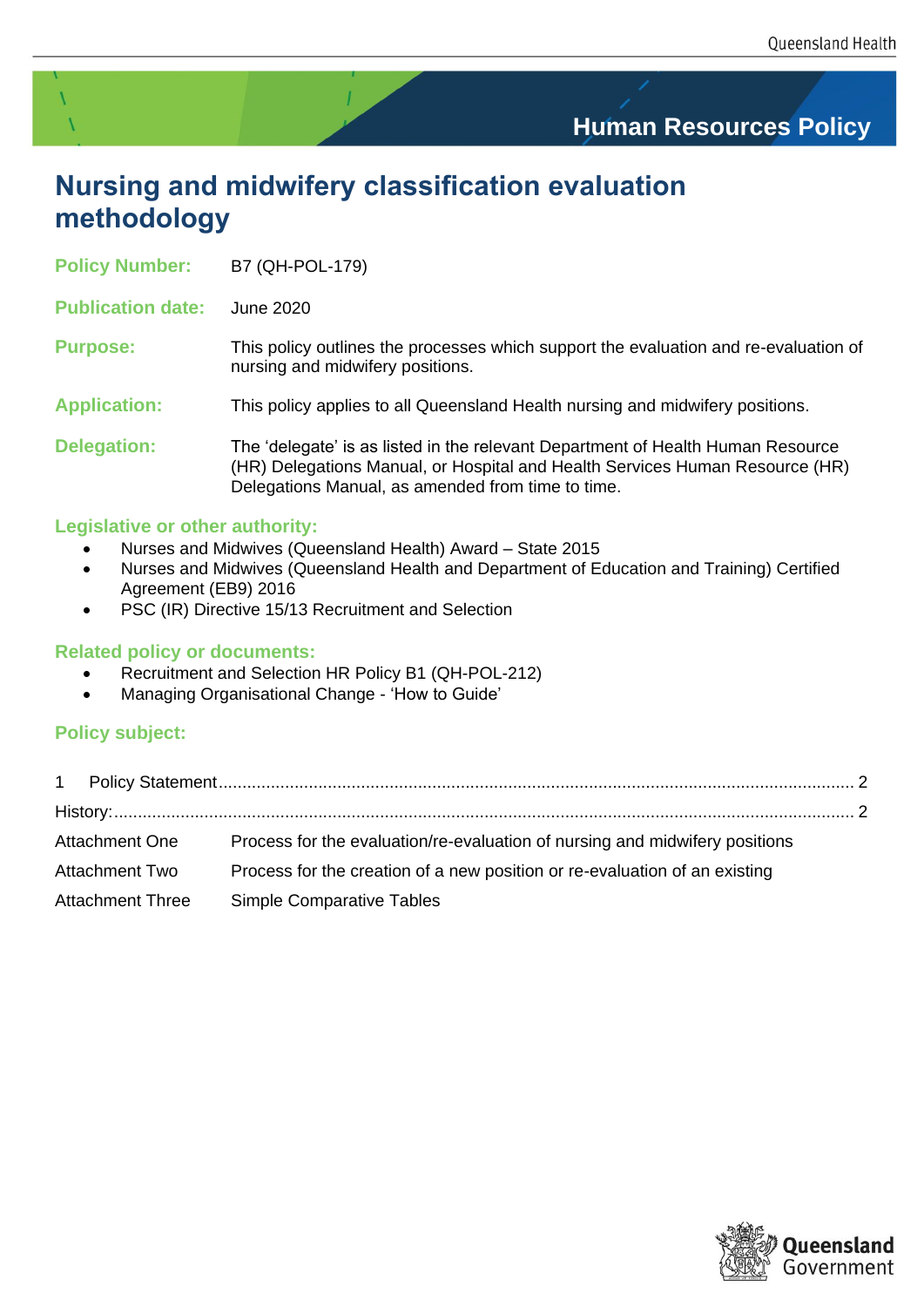## <span id="page-1-0"></span>**1 Policy Statement**

The Nurses and Midwives (Queensland Health) Award – State 2015 (the Award) was varied on 5 October 2016 and introduced a thirteen grade nursing and midwifery classification structure.

The thirteen grade classification structure was agreed as part of the Nurses and Midwives (Queensland Health and Department of Education and Training) Certified Agreement (EB9) 2016*.*

The evaluation and classification of nursing and midwifery roles is informed by the generic level statements (GLS) found at Schedule 2 to the Award.

This policy outlines the processes to be used for the evaluation/re-evaluation of nursing and midwifery positions within Queensland Health, and to assist with utilisation of the new GLS, which were introduced into the Award in October 2016.

The classification structure recognises the expanded roles of nurses and midwives in Queensland Health and aims to cater for new and emerging roles in the future.

| <b>June 2020</b> | Policy:<br>$\bullet$<br>formatted as part of the HR Policy review<br>amended to update references and naming conventions<br>application amended as a result of changes to the Hospital and<br>Health Boards (Changes to Prescribed Services) Amendment<br>Regulation 2019.                                                                                                                              |
|------------------|---------------------------------------------------------------------------------------------------------------------------------------------------------------------------------------------------------------------------------------------------------------------------------------------------------------------------------------------------------------------------------------------------------|
| May 2018         | Policy re-titled from 'Nursing and midwifery classification structure'<br>$\bullet$<br>to 'Nursing and midwifery classification evaluation methodology'<br>Policy amended to:<br>$\bullet$<br>- remove Attachment One Translation for positions moving to a<br>new point on salary spine<br>include evaluation process steps<br>$\overline{\phantom{m}}$<br>- include Simple Comparative Tables (SCTs). |
| May 2017         | Policy:<br>$\bullet$<br>formatted as part of the HR Policy review<br>amended to update references and naming conventions<br>updated to reflect new classification structure introduced by<br>variation to the Nurses and Midwives (Queensland Health)<br>Award - State 2015<br>removal of generic level statements and nursing classification<br>evaluation guide                                       |
| May 2014         | Policy formatted as part of the HR Policy Simplification project.<br>٠<br>Policy amended to update references and naming conventions.<br>$\bullet$<br>Policy reviewed as part of the Queensland Ambulance Service HR<br>$\bullet$<br>Policy Integration project.<br>Policy not applicable to QAS employees.<br>$\bullet$                                                                                |
| May 2008         | Updated as a result of stakeholder feedback.<br>$\bullet$                                                                                                                                                                                                                                                                                                                                               |
| September 2007   | New instruction.<br>$\bullet$                                                                                                                                                                                                                                                                                                                                                                           |
| Previous         | IRM 4.8-2 Nursing and Midwifery Classification Structure                                                                                                                                                                                                                                                                                                                                                |

## <span id="page-1-1"></span>**History:**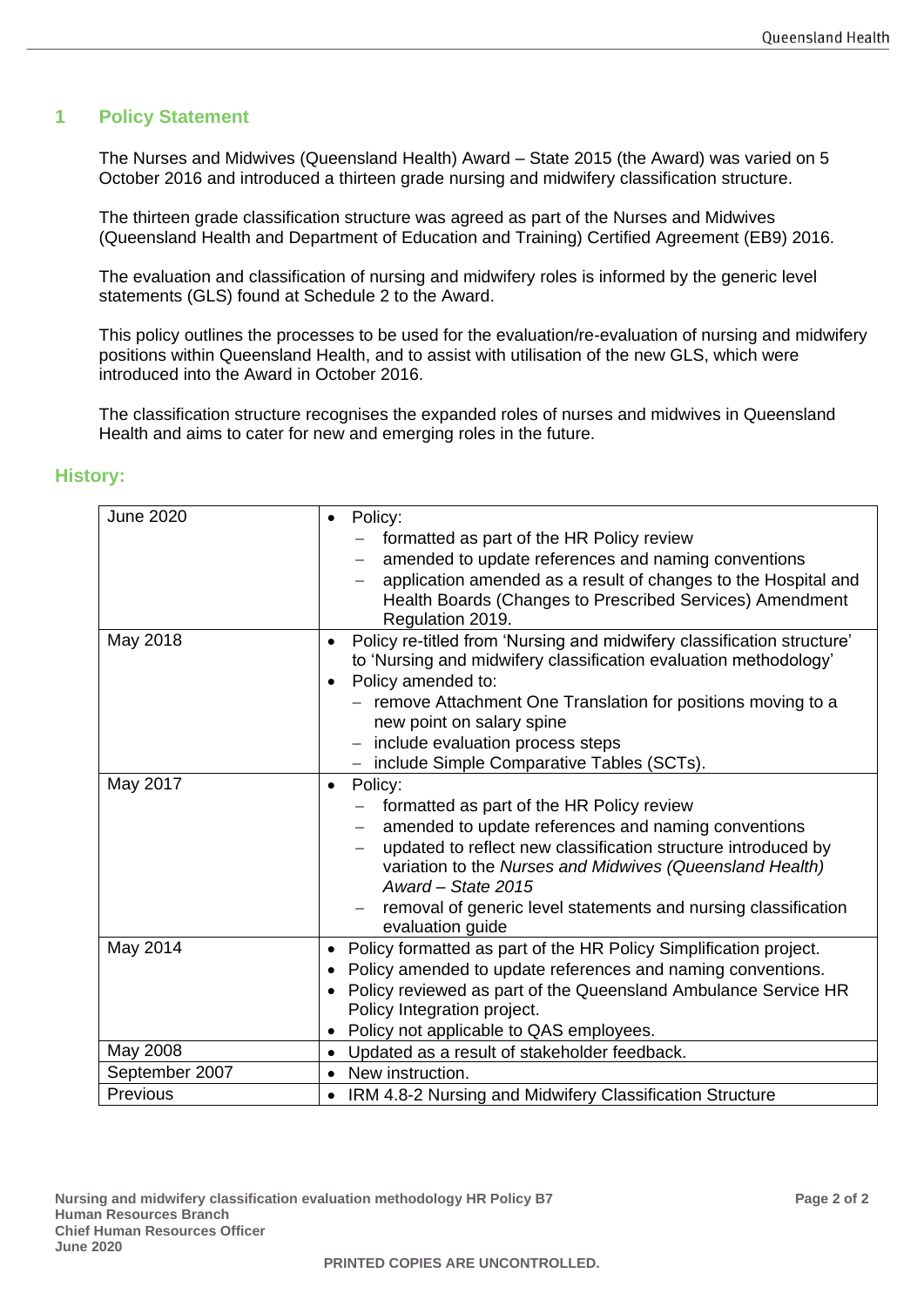# <span id="page-2-0"></span>**Attachment One – Process for the evaluation/re-evaluation of nursing and midwifery positions**

The following information is provided as the minimum mandatory standard practice, procedure or process to enable satisfactory compliance with this Queensland Health HR policy.

Local guidelines/procedures may be developed to facilitate implementation of this policy. Any local guidelines/procedures must be consistent with this policy and standard practice and ensure employee entitlements continue to be met.

An evaluation occurs where a new position has been created and a re-evaluation of a position occurs where there has been substantial change in the duties and responsibilities of an existing position/s.

Substantial changes in the duties and responsibilities may result in (but not be limited to):

- duties being added or removed
- changes to the scope or impact of the job
- change to the management or supervisory responsibilities or
- changes in the accountabilities of the position.

## **1 Process for the evaluation/re-evaluation of nursing and midwifery positions**

The GLS (Schedule 2 to the Award) guides the evaluation and/or re-evaluation of nursing and midwifery positions. The process for evaluation/re-evaluation will be undertaken at the local level. Employee/s affected by the change will be consulted, and the union will be consulted at the Nursing and Midwifery Consultative Forum (NMCF).

The GLS contained in the Award since variation in October 2016, are a different way of describing what nurses and midwives at each grade may be required to do. Evaluations using the GLS contained in the Award should not vary substantially from evaluations in accordance with the former GLS.

The classification evaluation methodology (CEM) contained in this policy provides guidance for nurses, midwives, their managers and representatives to determine the correct classification of nursing and midwifery positions. It is to be used where, based on the features of the role, it is unclear and/or there is debate between the industrial parties as to the appropriate classification.

Generally, uncertainty about the correct classification will be between classifications which sit above or below each other in the structure. For example, there may be disagreement about whether a position is a Nurse Grade (NG) 4 or a NG6. It is unlikely there would be debate about the classification being either a NG5 or a NG7.

The following CEM steps have been established to describe the key differences between classifications where uncertainly is most likely.

### **Step 1**

The first step in the evaluation of any new or substantially changed position is to have a clear understanding of the role requirements. This should then be committed to writing in a description of the broad duties, the qualification/s required, the level of autonomy, and the accountability and responsibility that attach to the role, bearing in mind the domains of practice in the GLS.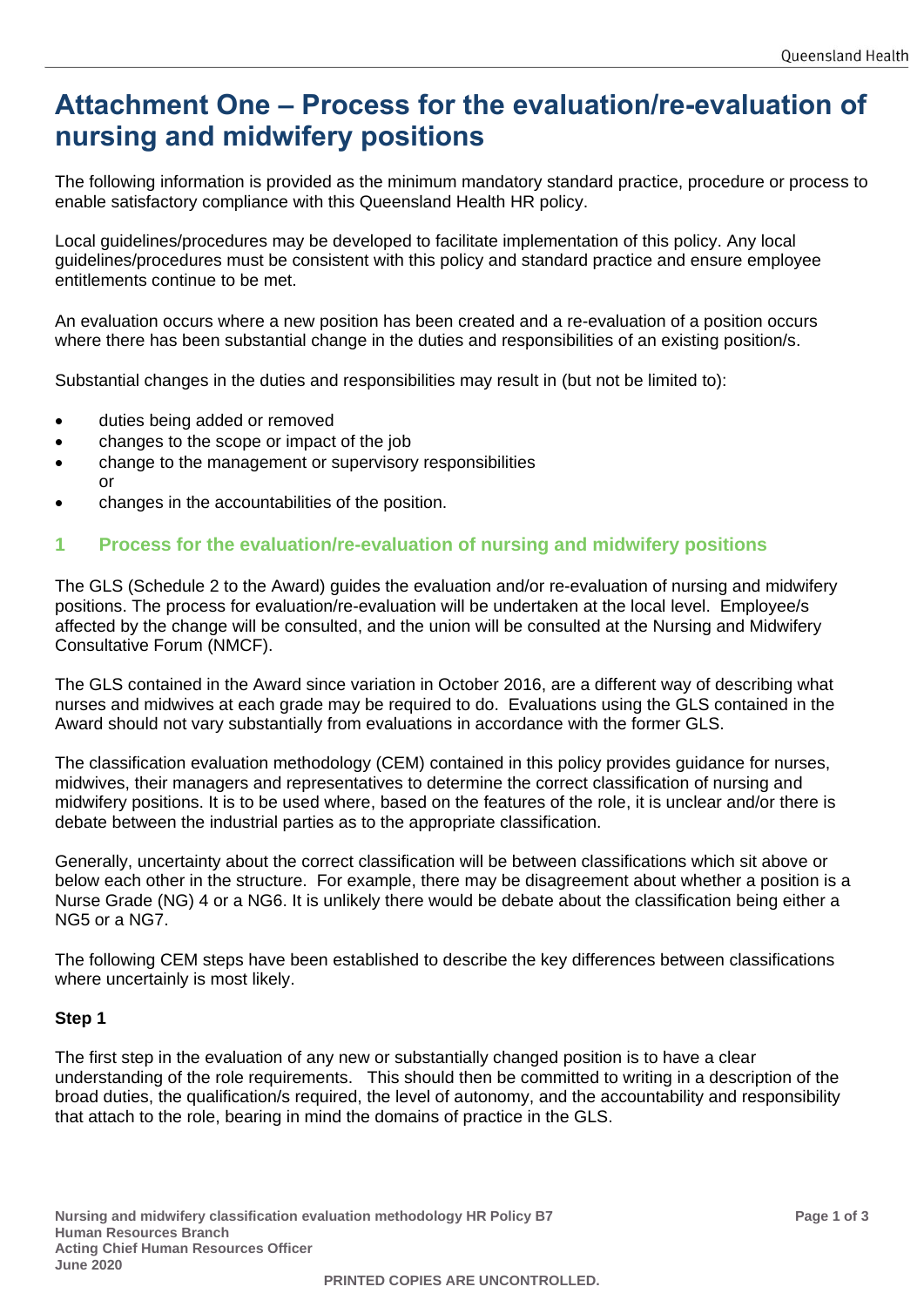For many new positions created in Queensland Health there will be agreement regarding the proposed classification. For example, a Nurse Practitioner will always be a NG8, and Assistants in Nursing (AIN) positions will clearly be NG1 (band 1 or 2 based on whether or not they have a sterilising certificate that they are required to use in their work).

#### **Step 2**

Check the relevant Simple Comparative Table (SCT), which identifies the key differences between two classifications.

Using the SCTs in conjunction with the documented features of the role identified in step 1 should establish the level which best describes the features and requirements of the role. The position should have a majority, but not necessarily all, of the characteristics outlined in the tables.

Attachment Three identifies the differences between each of the following classifications:

- NG3 NG4
- NG5 NG6.1
- NG6.1 NG6.2
- NG 6.2 NG7
- NG10 NG11
- NG11 NG12
- NG12 NG13.1 (Health Service Facility/Program/Service Nursing Director/Director of Nursing)
- NG13.1 NG13.2 (Executive Director Nursing and Midwifery).

Proposed role descriptions for NG12 and NG13 positions must be submitted to the Office of the Chief Nursing and Midwifery Officer (OCNMO), Department of Health, and Employment Relations Unit, Human Resources Branch prior to advertising, for confirmation that the classifications are professionally and industrially consistent and align across Queensland Health.

In addition, NG13 role descriptions are to be tabled, for noting only, at the Nursing and Midwifery Implementation Group (NaMIG); however, the provision of the role description provided to NaMIG should not delay the recruitment processes from proceeding.

#### **Step 3**

If there is still uncertainty or disagreement regarding the correct classification of a position the parties should interrogate the GLS at Schedule 2 to the Award.

If agreement cannot be reached after following all of these steps the processes set out in section 2 of this Attachment must be followed.

### **1.1 Approving authority**

The approving authority for the creation of new positions or revising existing positions lies with the Health Service Chief Executive or Department of Health equivalent.

The flowchart (Attachment Two) details the process for the creation and evaluation of a new position or reevaluation of an existing position.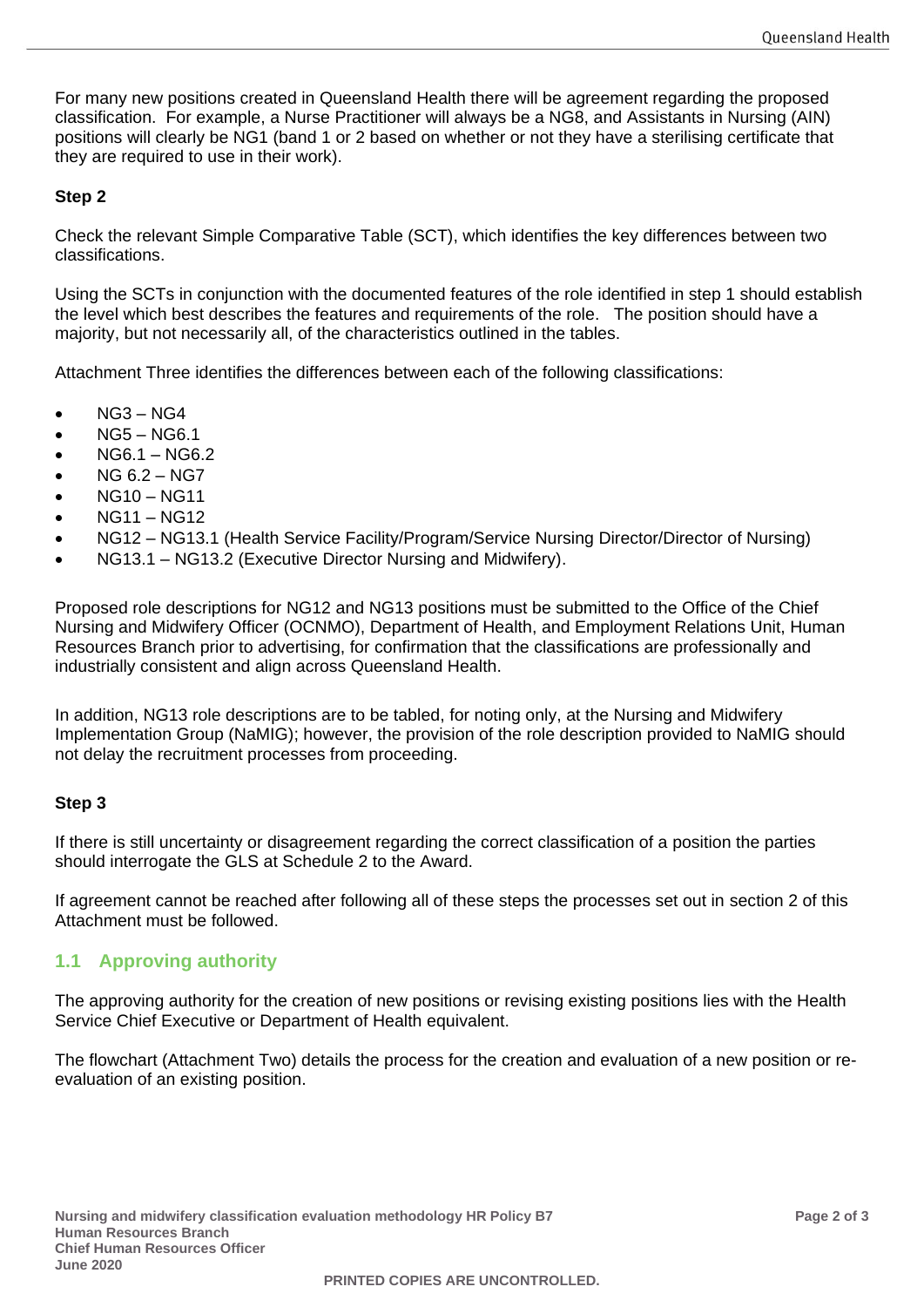# **2 Non-agreement on position evaluation/re-evaluations**

Where there is no agreement on the evaluation, either in the event of uncertainty or concerns raised by the employee and/or union, the matter is to be referred to the Executive Director Nursing and Midwifery (EDNM) or equivalent. Should the EDNM be unable to resolve the matter, they will form a review panel as soon as reasonably practical.

The panel will consist of two EDNMs from other Hospital and Health Services (HHS) or Department of Health equivalent from OCNMO where relevant, one Human Resources Branch (Employment Relations Unit) representative from the Department of Health, and two or three representatives from the Queensland Nurses and Midwives' Union of Employees (QNMU), with the ability to include other panel members, by agreement of the parties. The panel will review the role and if agreement is reached make a recommendation to the Health Service Chief Executive (or delegate) for final approval.

From the point of referral to the EDNM, this process should be completed within four weeks.

Where the delegate does not accept the recommendation for the grading of the re-evaluated position, the affected employee, OCNMO and the union shall be advised of the decision. The employee and/or their union may follow the grievance procedure at clause 7.2 of the Award if they wish to pursue the matter. The grievance will be taken to be at stage 3 if it is referred at this point.

If the employee does not wish to pursue this process they may commence the grievance procedure as per clause 7.2 of the Award at any time.

# **3 Re-evaluation of a position**

Where a position has been re-evaluated, the employee may be exempted from open merit selection and appointed to the position without advertising, provided certain criteria are met.

Managers/supervisors are to ensure that the employee meets the criteria set out in the Recruitment and Selection HR Policy B1 and PSC Directive 15/13 Recruitment and Selection, and consult with the local Human Resource Unit.

# **4 Reporting requirements**

The introduction of new nursing and midwifery position/s or revised position/s within a HHS/Department of Health is to be discussed for the purposes of consultation at the NMCF. The material provided will include but not be limited to: the proposed new role description/s, the context of the new or revised role/s within the service and the proposed classification/s of the position/s.

Reports are to be forwarded to NaMIG on a six monthly basis.

### **5 Sunset Provisions**

Following an organisational change process, it may be necessary to apply the following sunset provisions. Where a position is evaluated at a lower level, the affected employee/s will not be disadvantaged and will retain the current classification salary level (including future enterprise bargaining wage increases).

Once such a position becomes vacant (that is, when the nurse or midwife leaves the position through promotion, taking up another position, resignation or retirement) the position will be advertised/filled at the new classification level (grade) identified by the HHS/Department of Health.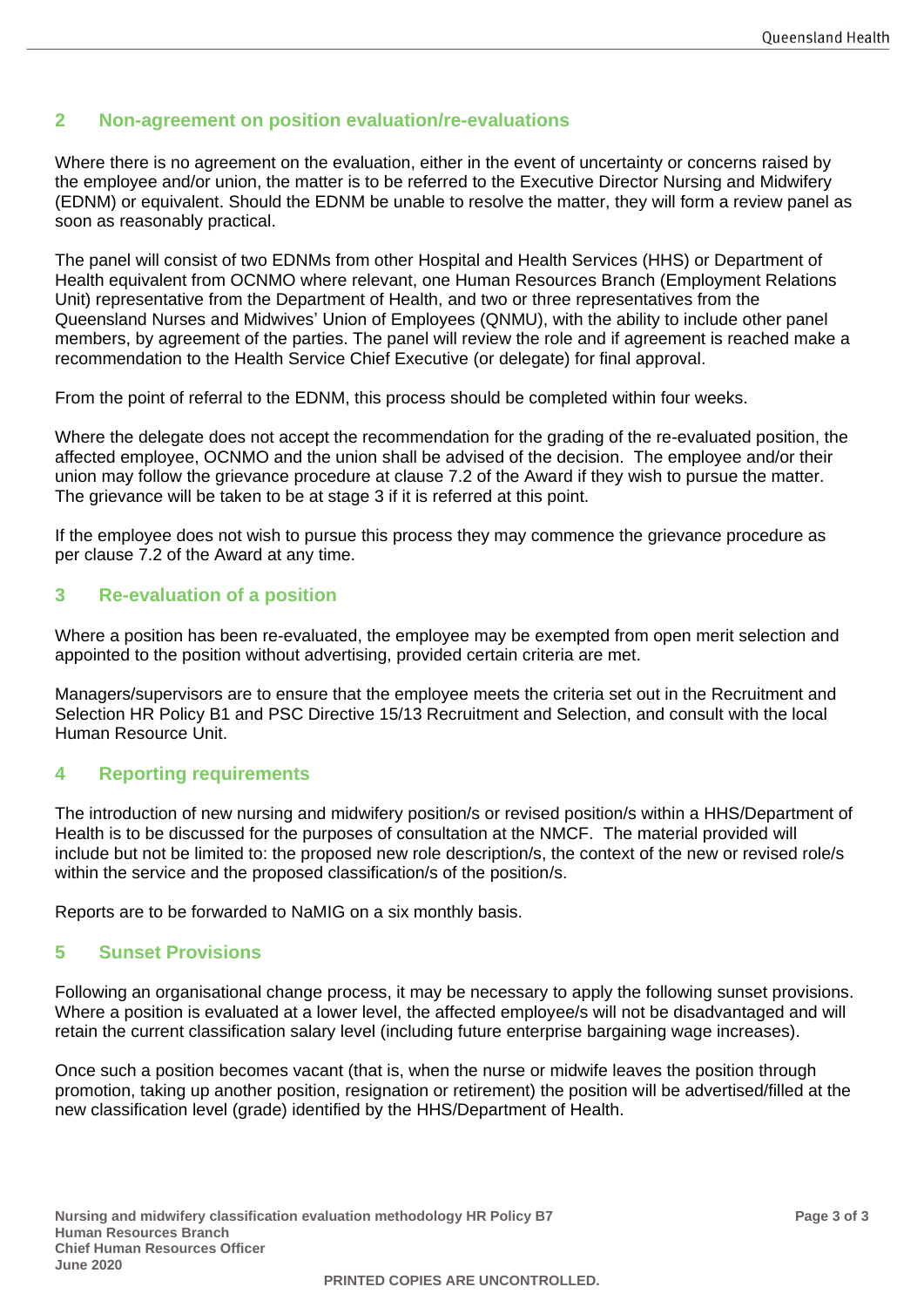# <span id="page-5-0"></span>**Attachment Two – Process for the creation of a new position or re-evaluation of an existing position**



**Nursing and midwifery classification evaluation methodology HR Policy B7 Page 1 of 1 Human Resources Branch Acting Chief Human Resources Officer June 2020**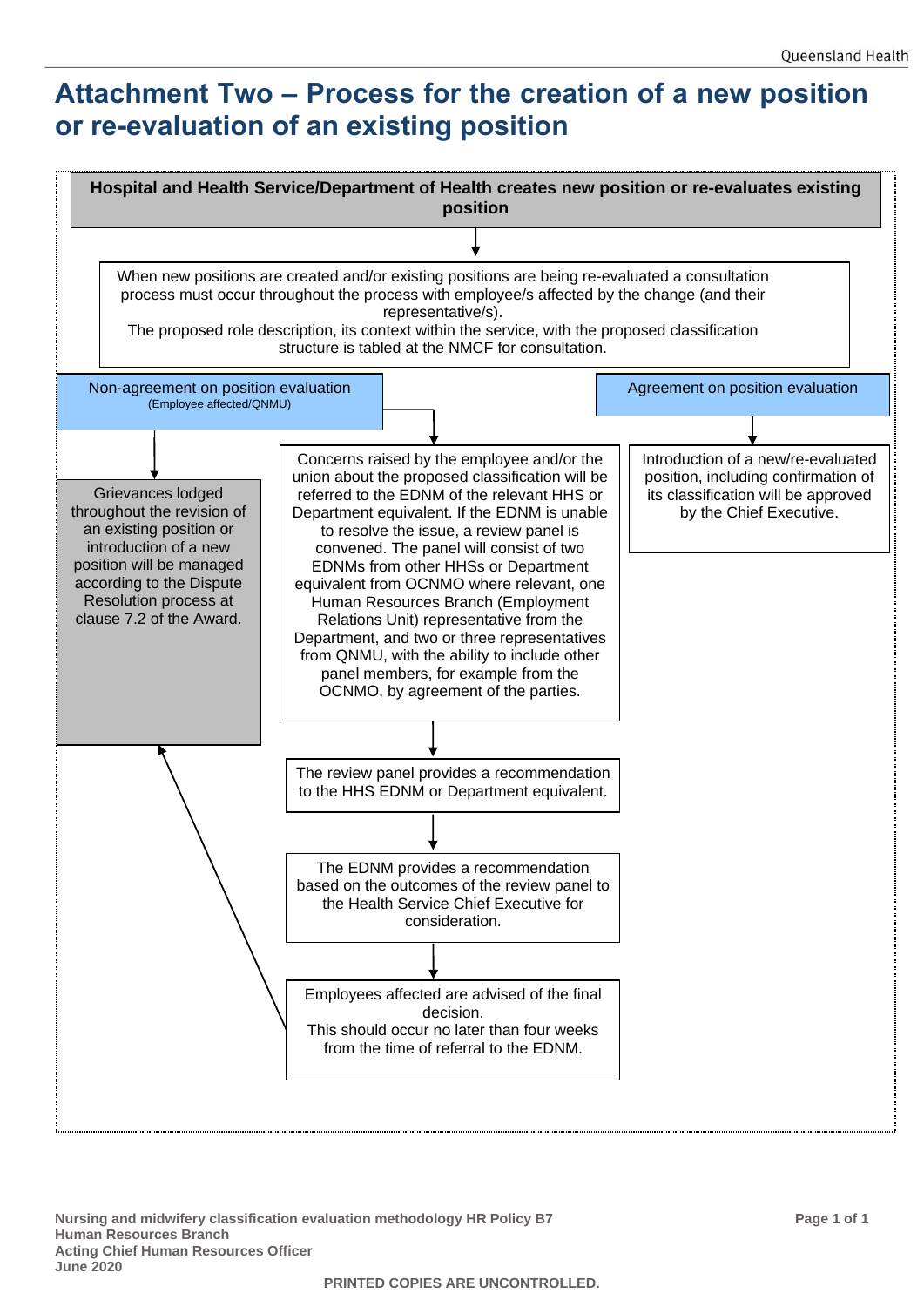# **Attachment Three – Simple Comparative Tables**

In accordance with Step 2 of CEM (refer Attachment One), the following Simple Comparative Tables (SCTs) identify the differences between each of the following classifications:

- $\bullet$  NG3 NG4
- NG5 NG6.1
- NG6.1 NG6.2
- NG 6.2 NG7
- NG10 NG11
- NG11 NG12
- NG12 NG13.1 (Health Service Facility/Program/Service Nursing Director/Director of Nursing)
- NG13.1 NG13.2 (Executive Director Nursing and Midwifery).

# **Nurse Grade 3 and Nurse Grade 4**

|           | <b>Nurse Grade 3</b>                                                                                                                                    |           | <b>Nurse Grade 4</b>                                                                                                                                  |
|-----------|---------------------------------------------------------------------------------------------------------------------------------------------------------|-----------|-------------------------------------------------------------------------------------------------------------------------------------------------------|
|           | <b>Indicative titles</b><br><b>Enrolled Nurse</b>                                                                                                       |           | <b>Indicative titles</b><br><b>Enrolled Nurse Advanced Skill</b>                                                                                      |
|           | Practices under direct or indirect supervision<br>of registered nurse (RN)/registered midwife<br>(RM).                                                  | $\bullet$ | Practices predominantly with indirect<br>supervision of RN/RM.                                                                                        |
| $\bullet$ | Consolidates education, knowledge and<br>skills moving from beginner to experienced.                                                                    | $\bullet$ | Greater depth of knowledge and more<br>effective integration of theory to practice.                                                                   |
| $\bullet$ | Collaborates and consults with health care<br>recipients, RN/RM and other health care<br>professionals to plan, implement and<br>evaluate nursing care. | $\bullet$ | Greater experience and competence in the<br>development, implementation and evaluation<br>of care plans than a NG3.                                   |
| $\bullet$ | Base grade Enrolled Nurse position in<br>accordance with the Nursing and Midwifery<br>Board of Australia (NMBA) standards.                              | $\bullet$ | Engages in reflective and analytical practice<br>and demonstrates professional and<br>collaborative practice.                                         |
|           |                                                                                                                                                         | $\bullet$ | Effective communication with members of<br>the healthcare team, healthcare recipients,<br>families and other agencies in collaboration<br>with RN/RM. |
|           |                                                                                                                                                         | $\bullet$ | May assist in review and evaluation of<br>nursing and midwifery standards at the local<br>level.                                                      |
|           |                                                                                                                                                         | $\bullet$ | May hold a portfolio in an area of advanced<br>skill.                                                                                                 |
|           |                                                                                                                                                         | $\bullet$ | Educate and support less experienced staff<br>in the provision of care where appropriate.                                                             |
|           |                                                                                                                                                         | $\bullet$ | Active participation in team leadership and<br>decision making.                                                                                       |
|           |                                                                                                                                                         | $\bullet$ | Acts as a role model where appropriate.                                                                                                               |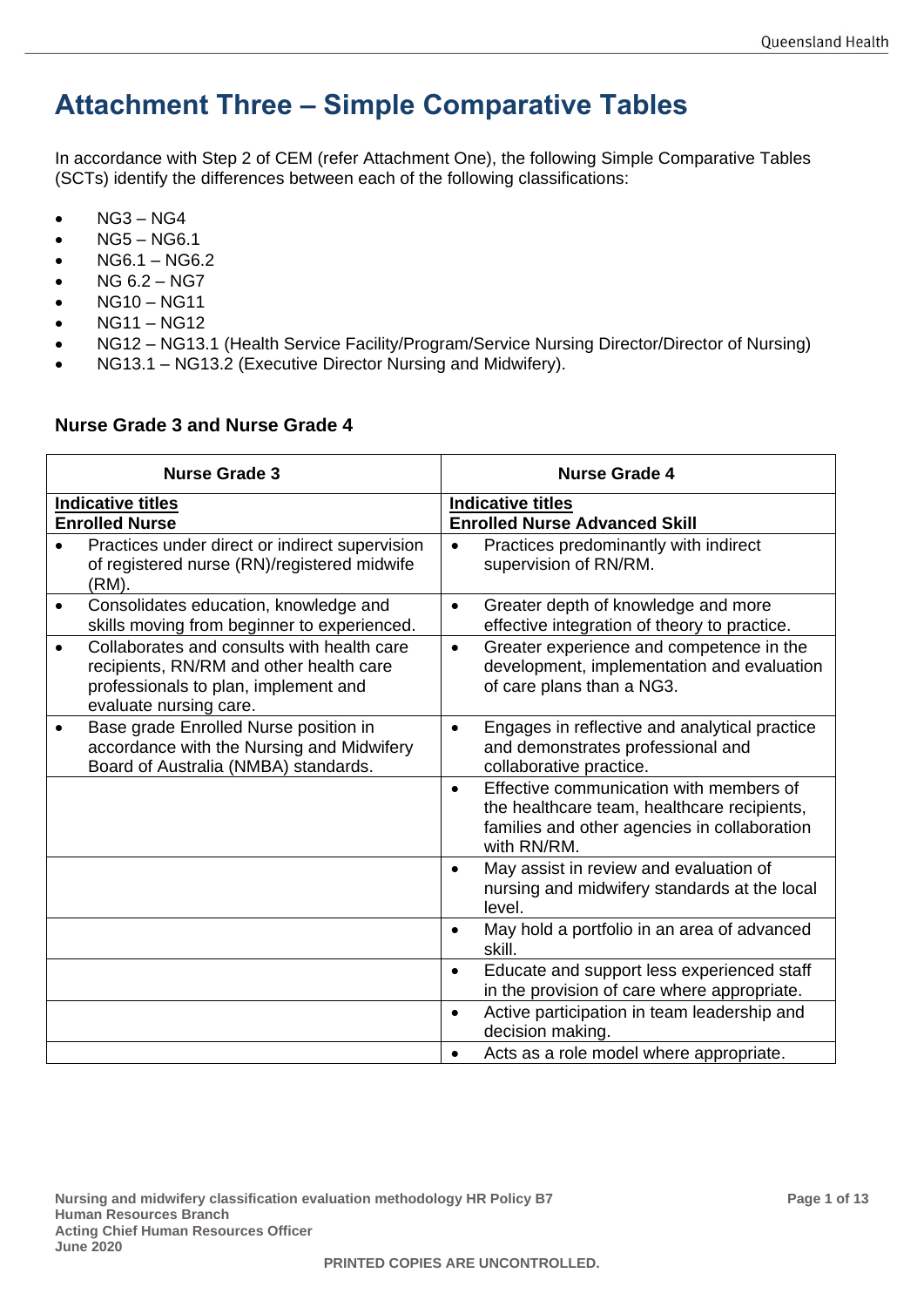# **Nurse Grade 5 and Clinical Nurse NG6.1**

| <b>Nurse Grade 5</b>                                                                                    | <b>Nurse Grade 6.1</b>                                                                                                                             |
|---------------------------------------------------------------------------------------------------------|----------------------------------------------------------------------------------------------------------------------------------------------------|
| <b>Indicative titles</b><br><b>Registered Nurse/Registered Midwife</b>                                  | <b>Indicative titles</b><br><b>Clinical Nurse/Midwife</b>                                                                                          |
| Increasing autonomy as the employee<br>$\bullet$<br>moves from beginner to experienced<br>practitioner. | Practices autonomously.<br>$\bullet$                                                                                                               |
| Base grade RN/RM position in accordance<br>$\bullet$<br>with NMBA standards.                            | Responsible for a portfolio.<br>$\bullet$                                                                                                          |
|                                                                                                         | May assume responsibility for professional<br>$\bullet$<br>leadership in the absence of a NG6.2 or<br><b>NG7.</b>                                  |
|                                                                                                         | Nursing interventions with less predictable<br>$\bullet$<br>outcomes.                                                                              |
|                                                                                                         | Responsible for a specific client population.<br>$\bullet$                                                                                         |
|                                                                                                         | Able to function in more complex situations.<br>$\bullet$                                                                                          |
|                                                                                                         | Able to work without a collegiate/team<br>$\bullet$<br>structure.                                                                                  |
|                                                                                                         | May assist and support NG6.2 or NG7 in<br>$\bullet$<br>human resource management, shift<br>coordination, performance, and/or change<br>management. |
|                                                                                                         | May conduct quality improvement audits and<br>$\bullet$<br>develop risk management strategies.                                                     |
|                                                                                                         | Act as a clinical and educational resource<br>$\bullet$<br>within an area.                                                                         |
|                                                                                                         | Integrate advanced theoretical knowledge,<br>$\bullet$<br>evidence and experience to achieve care<br>outcomes.                                     |
|                                                                                                         | Identify inconsistencies between policy and<br>$\bullet$<br>practice.                                                                              |
|                                                                                                         | Work collaboratively in leading<br>$\bullet$<br>implementation of policy, practice changes<br>and clinical innovation.                             |
|                                                                                                         | Responsible for coordination of portfolios<br>$\bullet$<br>and providing professional advice.                                                      |
|                                                                                                         | Lead a team in conjunction with a<br>$\bullet$<br>Nurse/Midwife Grade 7 (and/or the<br>Nurse/Midwife Grade 6.2 if there is one).                   |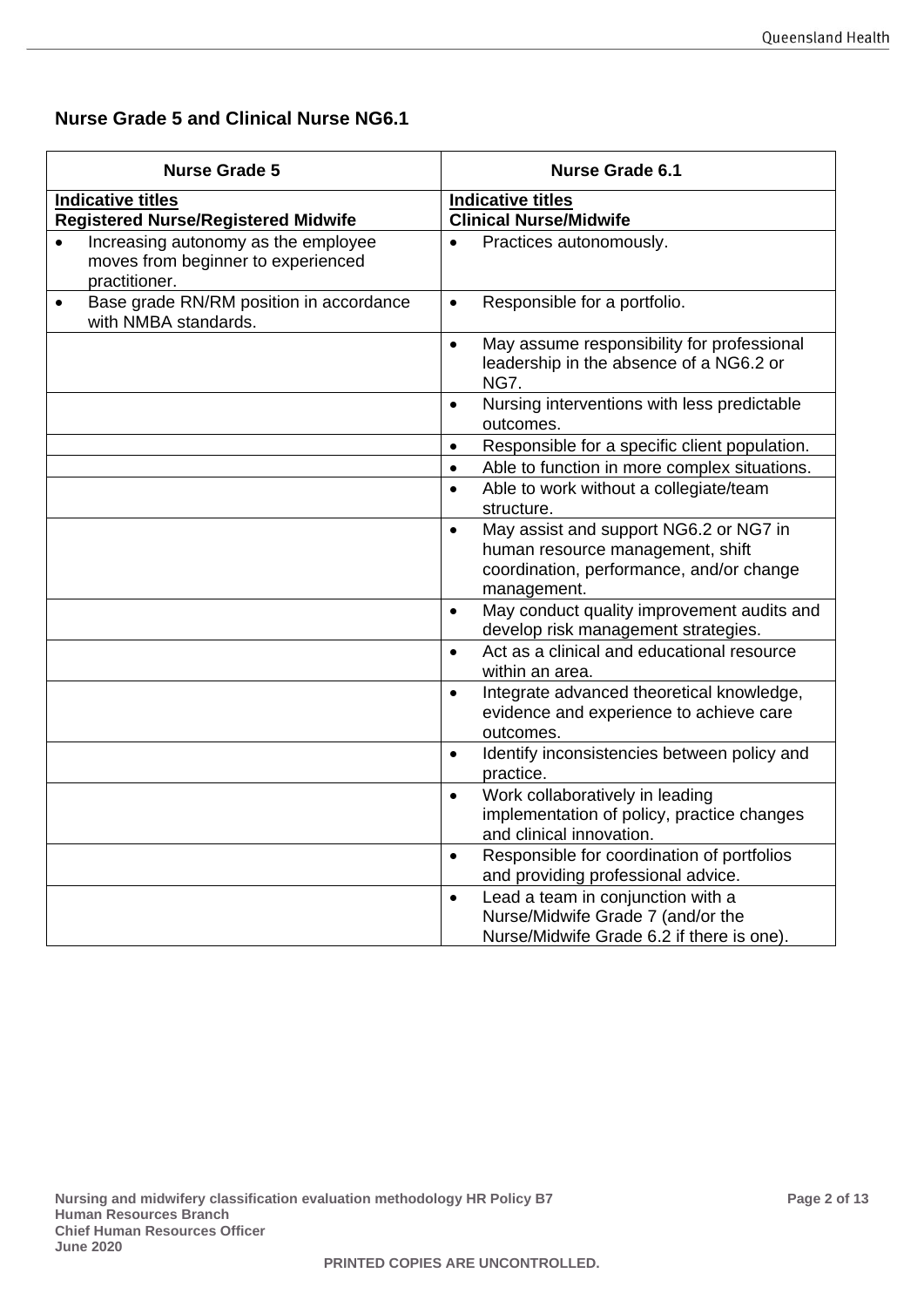# **Nurse Grade 6.1 and Nurse Grade 6.2**

|           | <b>Nurse Grade 6.1</b>                                                                                                                |           | <b>Nurse Grade 6.2</b>                                                                                                                                                                                                                 |
|-----------|---------------------------------------------------------------------------------------------------------------------------------------|-----------|----------------------------------------------------------------------------------------------------------------------------------------------------------------------------------------------------------------------------------------|
|           | <b>Indicative titles</b><br><b>Clinical Nurse/Clinical Midwife</b>                                                                    |           | <b>Indicative titles</b><br><b>Associate Clinical Nurse/Midwife Consultant</b><br><b>Associate Nurse/Midwife Unit Manager</b><br><b>Associate Nurse/Midwife Educator</b><br><b>Associate Nurse/Midwife Researcher</b>                  |
|           |                                                                                                                                       | $\bullet$ | It is expected that an NG6.2 position would<br>only exist in a service/ward where there is<br>also an NG7.                                                                                                                             |
|           | Leadership in clinical decision making.                                                                                               | $\bullet$ | Advanced operational leadership and clinical<br>governance in collaboration with a NG7.                                                                                                                                                |
|           | Responsible for a portfolio.                                                                                                          | $\bullet$ | Responsible for a specific portfolio within one<br>of the following streams:<br>Management<br>Clinical care/leadership<br>Education<br>Research<br>$-$                                                                                 |
|           | May assume responsibility for professional<br>leadership in the absence of a NG6.2 or<br>NG7.                                         | $\bullet$ | Demonstrates specialised knowledge,<br>experience and skill in one of the particular<br>areas of expertise above.                                                                                                                      |
| ٠         | Nursing interventions with less predictable<br>outcomes.                                                                              | $\bullet$ | Apply advanced clinical knowledge and skills<br>in coordination with the NG7.                                                                                                                                                          |
|           | Responsible for a specific client population.                                                                                         | $\bullet$ | Monitor quality activities, report on emerging<br>trends and initiate the development of quality<br>benchmarks.                                                                                                                        |
| ٠         | Able to function in more complex situations.                                                                                          | $\bullet$ | Identify and conduct quality improvement<br>activities in collaboration with the NG7.                                                                                                                                                  |
| $\bullet$ | Able to work within a collegiate/team<br>structure.                                                                                   | $\bullet$ | In collaboration with the NG7:<br>- Undertake clinical supervision<br>Participate in human, resource and<br>$\overline{\phantom{0}}$<br>financial management<br>- Assist in the implementation of<br>change strategy at a local level. |
|           | May assist and support NG6.2 or NG7 in<br>human resource management; shift<br>coordination; performance; and/or change<br>management. | $\bullet$ | Facilitate the support of undergraduate and<br>post graduate students.                                                                                                                                                                 |
| ٠         | May conduct quality improvement audits and<br>develop risk management strategies.                                                     | $\bullet$ | Develop education resources in consultation<br>with the NG7.                                                                                                                                                                           |
| $\bullet$ | Act as a clinical and educational resource<br>within an area.                                                                         | $\bullet$ | Provide clinical teaching.                                                                                                                                                                                                             |
| $\bullet$ | Integrate advanced theoretical knowledge,<br>evidence and experience to achieve care<br>outcomes.                                     | $\bullet$ | Coordinate the undertaking of quality<br>initiatives, clinical audits, clinical trials and<br>research.                                                                                                                                |
| ٠         | Identify inconsistencies between policy and<br>practice.                                                                              | $\bullet$ | Identify inconsistencies between policy and<br>practice and take steps to rectify.                                                                                                                                                     |
| $\bullet$ | Work collaboratively in leading<br>implementation of policy, practice changes<br>and clinical innovation.                             | $\bullet$ | In collaboration with the NG7 - provide policy<br>advice on professional and clinical practice,<br>education and research.                                                                                                             |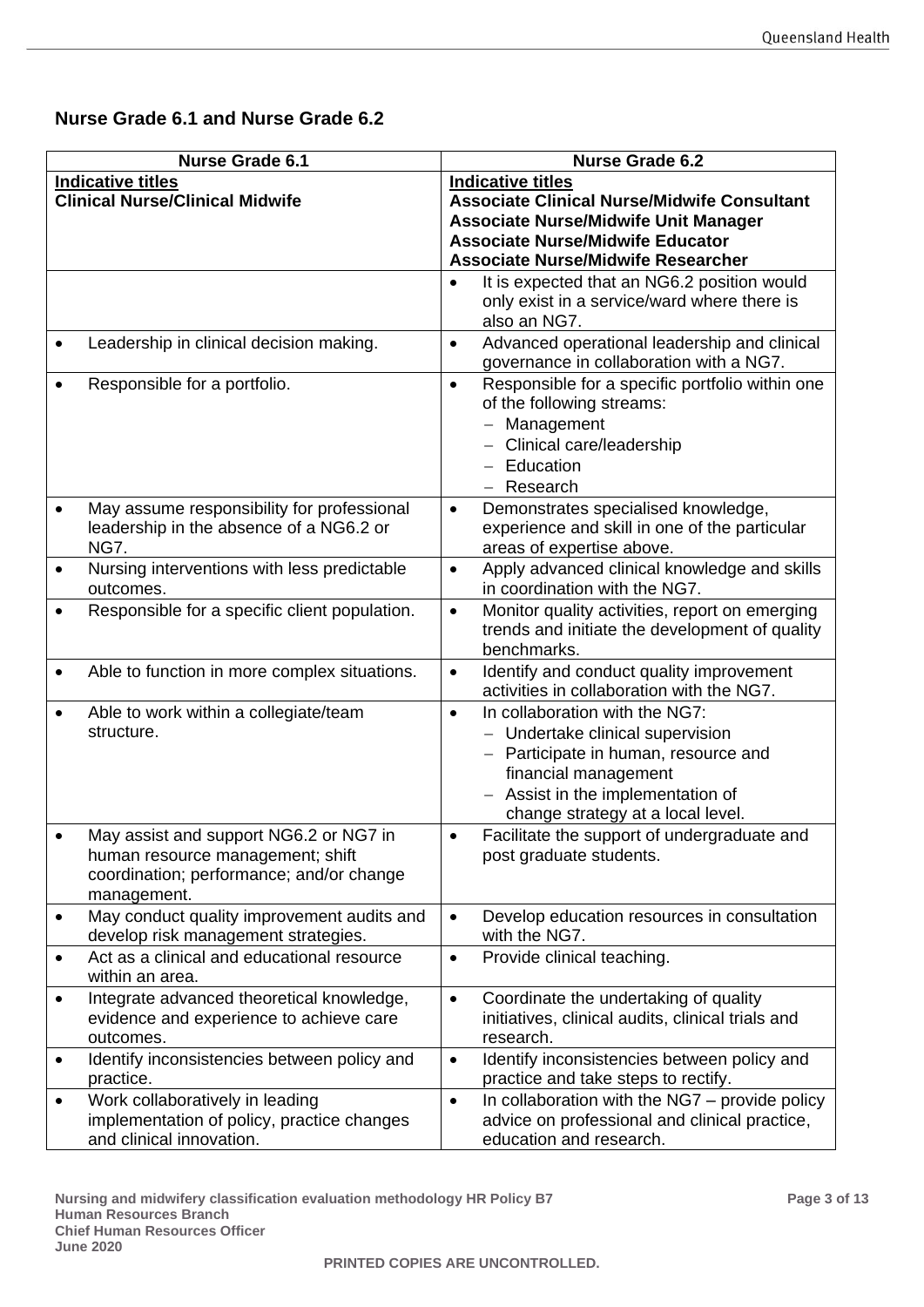| Lead a team in conjunction with a NG7<br>(and/or the NG6.2 if there is one). | In collaboration with the NG7 – participate in<br>innovation and change to develop responses<br>to address emerging service trends. |
|------------------------------------------------------------------------------|-------------------------------------------------------------------------------------------------------------------------------------|
|------------------------------------------------------------------------------|-------------------------------------------------------------------------------------------------------------------------------------|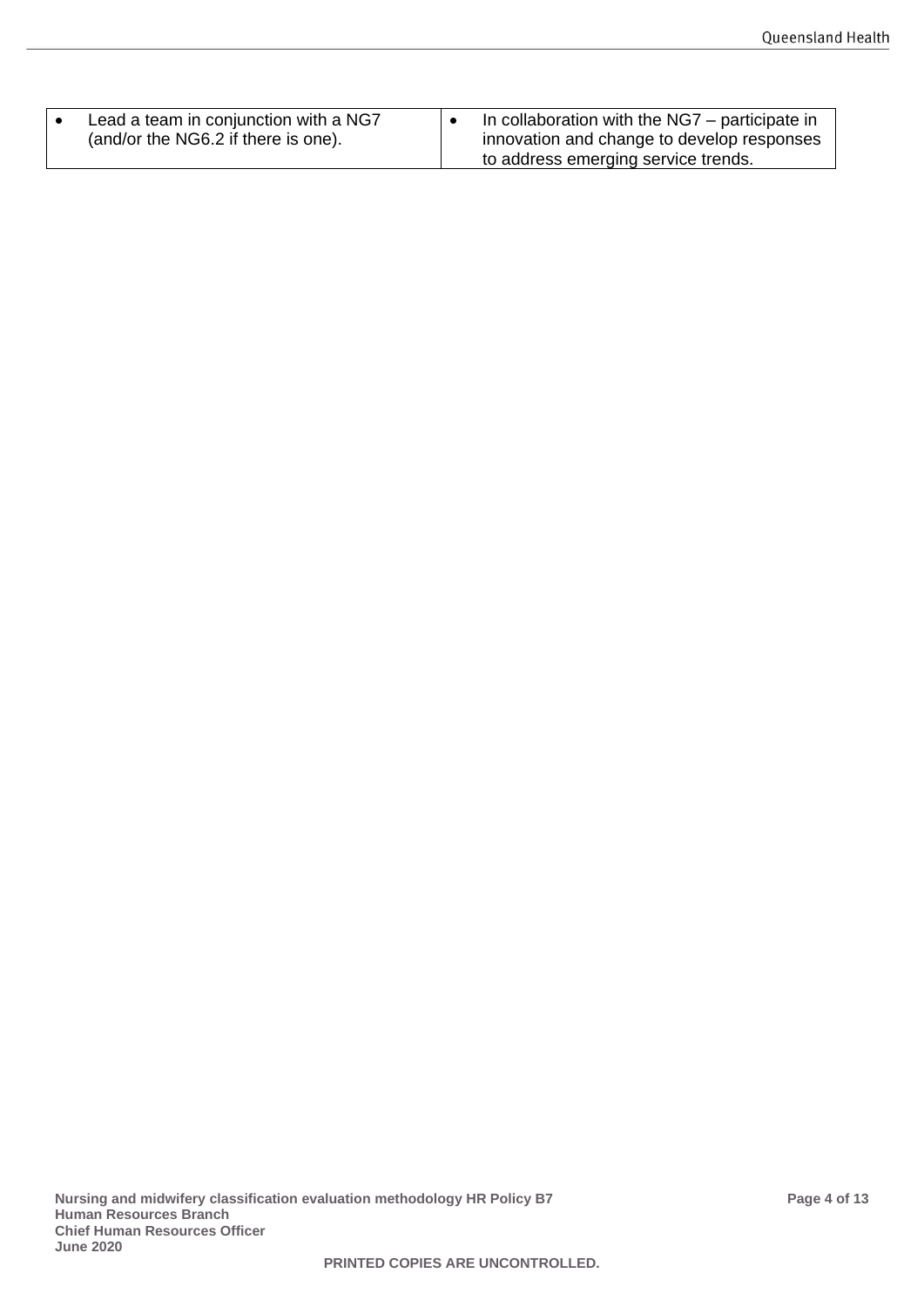# **Nurse Grade 6.2 and Nurse Grade 7**

| <b>Nurse Grade 6.2</b>                                                                                                                                                                                                                   | <b>Nurse Grade 7</b>                                                                                                                                                                                                                                                         |
|------------------------------------------------------------------------------------------------------------------------------------------------------------------------------------------------------------------------------------------|------------------------------------------------------------------------------------------------------------------------------------------------------------------------------------------------------------------------------------------------------------------------------|
| <b>Indicative titles</b><br><b>Associate Clinical Nurse/Midwife Consultant</b><br><b>Associate Nurse/Midwife Unit Manager</b><br><b>Associate Nurse/Midwife Educator</b><br><b>Associate Nurse/Midwife Researcher</b>                    | <b>Indicative titles</b><br><b>Clinical Nurse/Midwife Consultant</b><br><b>Nurse/Midwife Unit Manager</b><br><b>Nurse/Midwife Educator</b><br><b>Nurse/Midwife Researcher</b><br><b>Public Health Nurse</b><br><b>Nurse Navigator</b><br><b>Nurse Practitioner Candidate</b> |
| It is expected that a NG6.2 position would<br>only exist in a service/ward where there is<br>also an NG7.                                                                                                                                |                                                                                                                                                                                                                                                                              |
| Advanced operational leadership and clinical<br>governance in collaboration with a NG7.                                                                                                                                                  | Undertakes operational leadership and<br>$\bullet$<br>responsible for a cohort of staff reporting to<br>this position.                                                                                                                                                       |
|                                                                                                                                                                                                                                          | Accountable for outcomes and achievement<br>$\bullet$<br>of service performance targets.                                                                                                                                                                                     |
| Responsible for a specific portfolio within one<br>of the following streams:<br>Management<br>$\overline{\phantom{m}}$<br>Clinical care/leadership<br>Education<br>Research.                                                             | Responsible for explicit professional portfolio<br>$\bullet$<br>content and context expertise in:<br>the provision of direct care and/or<br>support of systems and/or<br>education and/or<br>research and/or<br>professional leadership.                                     |
| Demonstrates specialised knowledge,<br>٠<br>experience and skill in one of the particular<br>areas of expertise above.                                                                                                                   | Demonstrates advanced specialist<br>$\bullet$<br>knowledge, experience and clinical skill in a<br>particular area of expertise.                                                                                                                                              |
| Apply advanced clinical knowledge and skills<br>in coordination with the NG7.                                                                                                                                                            | Applies professional and clinical expertise in<br>$\bullet$<br>collaboration with nursing, midwifery and<br>multi-disciplinary stakeholders.                                                                                                                                 |
|                                                                                                                                                                                                                                          | Coordinates, develops, implements,<br>$\bullet$<br>translates and evaluates clinical practice<br>standards, guidelines, procedures and<br>protocols using an evidence based practice<br>approach.                                                                            |
|                                                                                                                                                                                                                                          | Provide leadership and act as a clinical<br>$\bullet$<br>resource, advisor, mentor, role model and<br>technical expert to members of a multi-<br>disciplinary team.                                                                                                          |
| Monitor quality activities, report on emerging<br>trends and initiate the development of quality<br>benchmarks.                                                                                                                          | Demonstrates critical thinking, reasoning,<br>$\bullet$<br>advanced problem-solving skills and expert<br>clinical judgement.                                                                                                                                                 |
| Identify and conduct quality improvement<br>٠<br>activities in collaboration with the NG7.                                                                                                                                               | Responsible for the implementation of a<br>$\bullet$<br>quality and risk management framework.                                                                                                                                                                               |
| In collaboration with the NG7:<br>$\bullet$<br>undertake clinical supervision<br>$\qquad \qquad -$<br>participate in human, resource and<br>financial management<br>assist in the implementation of change<br>strategy at a local level. | Leads the application and evaluation of<br>$\bullet$<br>contemporary human, material and financial<br>resourced management for the multi-<br>disciplinary environment.                                                                                                       |

**Nursing and midwifery classification evaluation methodology HR Policy B7 Page 5 of 13 Human Resources Branch Chief Human Resources Officer June 2020**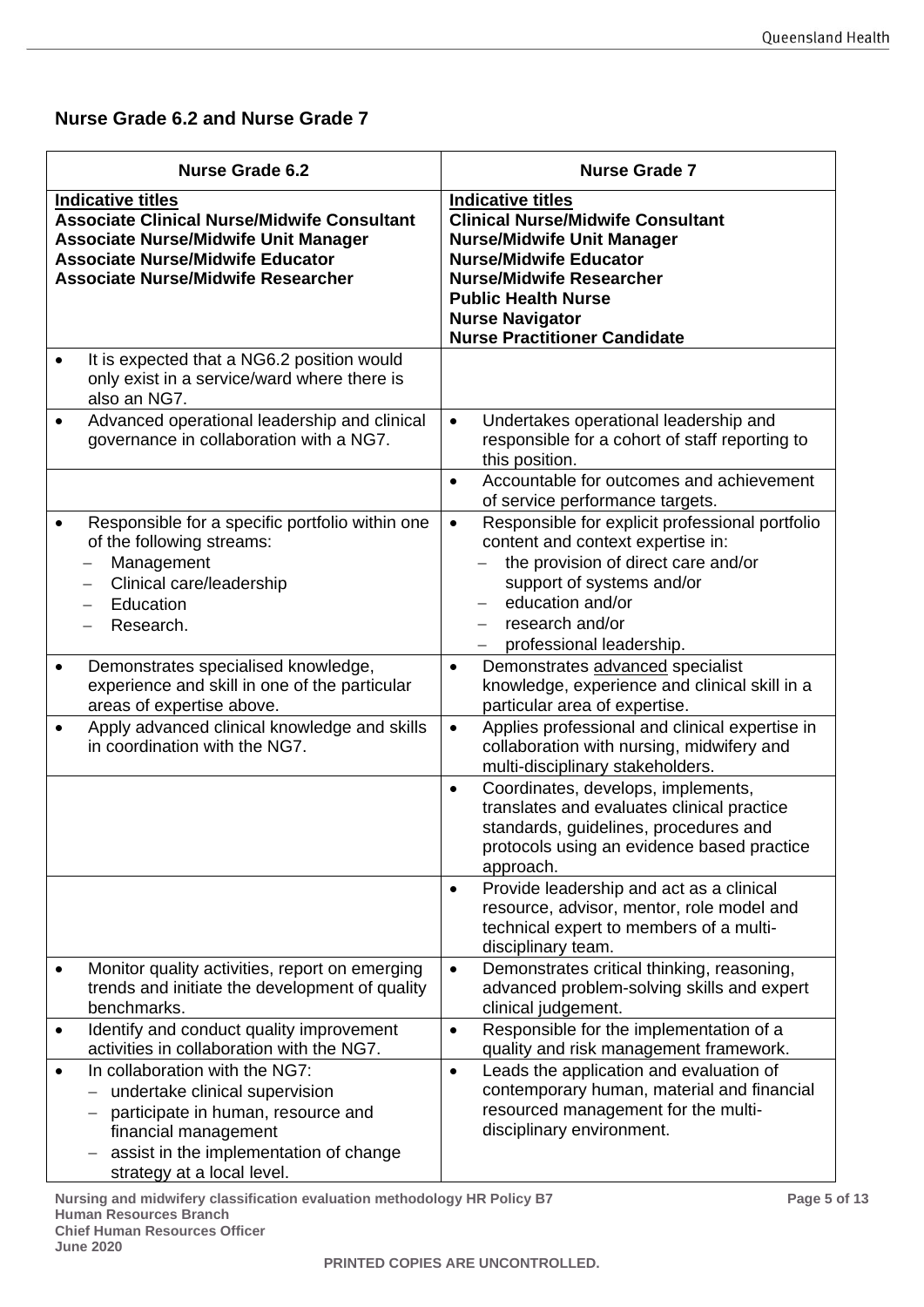| Facilitate the support of undergraduate and<br>post graduate students.                                                             | $\bullet$ | Responsible for compliance with professional<br>standards.                                                                                           |
|------------------------------------------------------------------------------------------------------------------------------------|-----------|------------------------------------------------------------------------------------------------------------------------------------------------------|
| Develop education resources in consultation<br>with the NG7.                                                                       | $\bullet$ | Exhibit educational leadership and expertise<br>in determining learning needs and<br>mechanisms to foster a culture of learning in<br>the workplace. |
| Provide clinical teaching.                                                                                                         | $\bullet$ | Lead and coordinate education activities.                                                                                                            |
| Coordinate the undertaking of quality<br>initiatives, clinical audits, clinical trials and<br>research.                            | $\bullet$ | Engage in quality initiatives and research<br>projects to inform practice changes.                                                                   |
| Identify inconsistencies between policy and<br>practice and take steps to rectify.                                                 | $\bullet$ | Action policy and evidence based research<br>for application into practice.                                                                          |
| In collaboration with the NG7, participate in<br>innovation and change to develop responses<br>to address emerging service trends. | $\bullet$ | Lead change management processes.                                                                                                                    |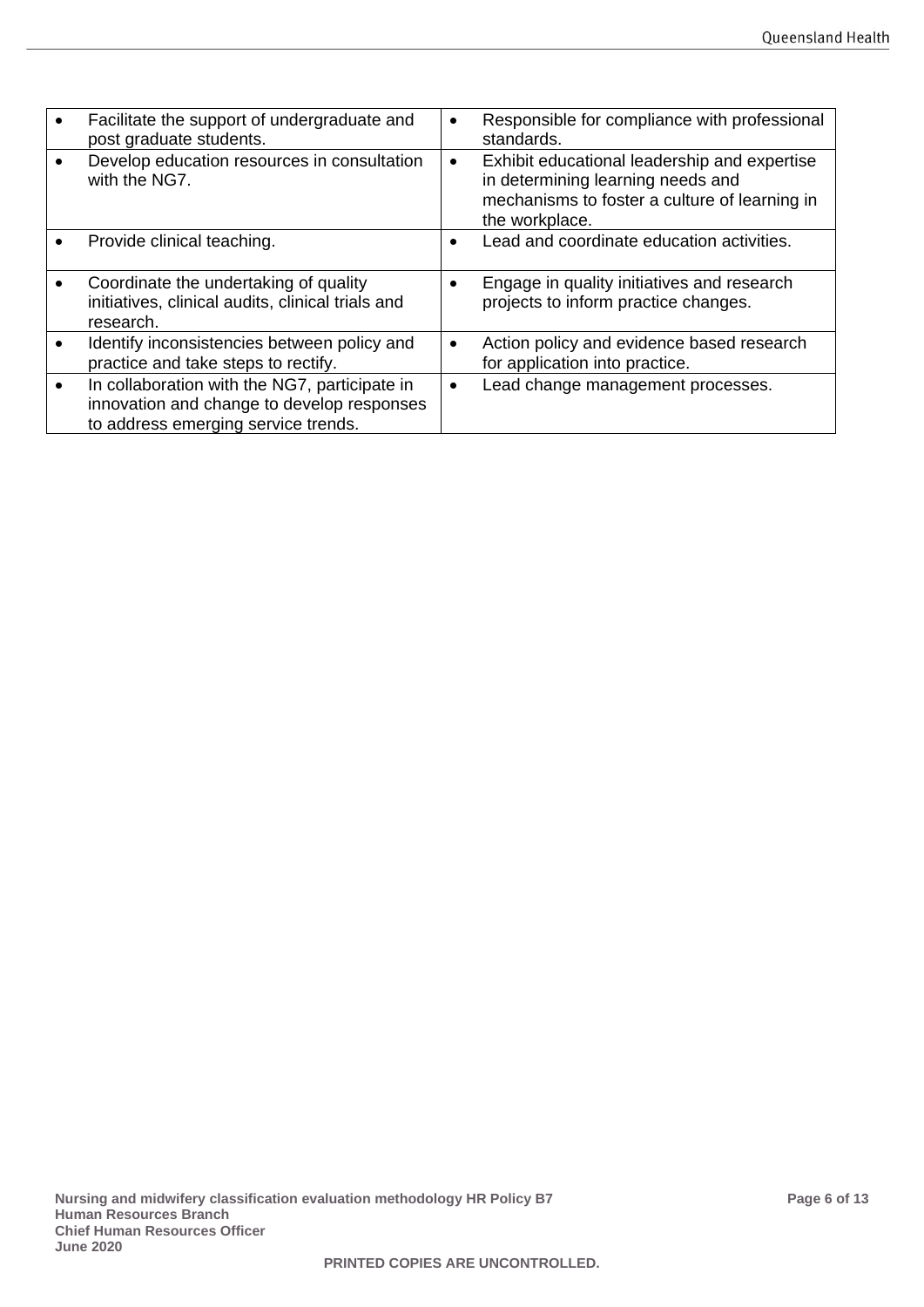# **Nurse Grade 10 and Nurse Grade 11**

|           | <b>Nurse Grade 10</b>                                                                                                                                                                                                                                                                                                                                                                                            |           | <b>Nurse Grade 11</b>                                                                                                                                                                          |
|-----------|------------------------------------------------------------------------------------------------------------------------------------------------------------------------------------------------------------------------------------------------------------------------------------------------------------------------------------------------------------------------------------------------------------------|-----------|------------------------------------------------------------------------------------------------------------------------------------------------------------------------------------------------|
|           | <b>Indicative Title</b><br><b>Assistant Director of Nursing and/or</b><br><b>Midwifery</b>                                                                                                                                                                                                                                                                                                                       |           | <b>Indicative Titles</b><br><b>Director of Nursing and/or Midwifery</b><br>(program or portfolio)<br><b>Nursing Director/Midwifery Director</b>                                                |
|           | This classification may include but not be<br>limited to:<br>Responsible for a cohort of staff directly<br>reporting in a complex health service<br>environment within a large<br>facility/service/area; or a geographically<br>diverse environment with complex<br>population demographics.<br>Development, coordination and operational<br>management of a designated service<br>improvement and/or portfolio. | $\bullet$ | Responsibility for a designated portfolio and<br>context expertise and/or service line<br>accountability.                                                                                      |
|           | Partners with nursing/midwifery executive<br>members to operationalise clinical and<br>corporate governance.                                                                                                                                                                                                                                                                                                     | $\bullet$ | Shapes clinical and corporate governance.                                                                                                                                                      |
|           | May be responsible for the provision of human<br>and material resources for a clinical service<br>and/or an assigned number of clinical<br>units/services within a hospital and health<br>service or facility.                                                                                                                                                                                                   | $\bullet$ | May have multi-site/multi-disciplinary<br>responsibilities and accountabilities.                                                                                                               |
| $\bullet$ | Responsible for nursing/midwifery activities in<br>a facility/service/specified portfolio and<br>contribute to strategic and operational policy<br>developments.                                                                                                                                                                                                                                                 | $\bullet$ | Accountable for coordination of services<br>and standards, and application of corporate<br>and clinical governance for the<br>facility/service/specified portfolio.                            |
| ٠         | Responsible for application and operational<br>management of the business planning<br>framework.                                                                                                                                                                                                                                                                                                                 | $\bullet$ | Liaises with clinical networks and other<br>internal and external stakeholders in<br>relation to nursing/midwifery standards and<br>practice to achieve targets and/or<br>healthcare outcomes. |
|           | Accountable for the outcomes, management<br>practices and achievement of performance<br>targets.                                                                                                                                                                                                                                                                                                                 |           | May contribute clinical or portfolio expertise<br>to functional planning for capital works and<br>asset equipment management.                                                                  |
| $\bullet$ | Integrates and evaluates models of care in the<br>achievement of a cost-effective service.                                                                                                                                                                                                                                                                                                                       | $\bullet$ | Initiate innovation and review responses to<br>implementation of change on practice and<br>service needs.                                                                                      |
| ٠         | Collaborates with internal and external<br>stakeholders to realise targets/outcomes.                                                                                                                                                                                                                                                                                                                             | $\bullet$ | Develop, implement and evaluate<br>significant projects/research.                                                                                                                              |
| $\bullet$ | Contribute to budget integrity and fiscal<br>management according to financial and<br>human resource delegations.                                                                                                                                                                                                                                                                                                | $\bullet$ | Support executive level decision-making<br>through expertise in contemporary<br>nursing/midwifery research.                                                                                    |
| ٠         | Implement education and workforce<br>development framework.                                                                                                                                                                                                                                                                                                                                                      | $\bullet$ | Engage in robust nursing/midwifery<br>governance and leadership to inform<br>professional direction.                                                                                           |
| ٠         | Multi-site/multi-disciplinary hospital and health<br>service responsibilities for research.                                                                                                                                                                                                                                                                                                                      |           |                                                                                                                                                                                                |
|           | Lead cross-disciplinary teams/portfolios.                                                                                                                                                                                                                                                                                                                                                                        |           |                                                                                                                                                                                                |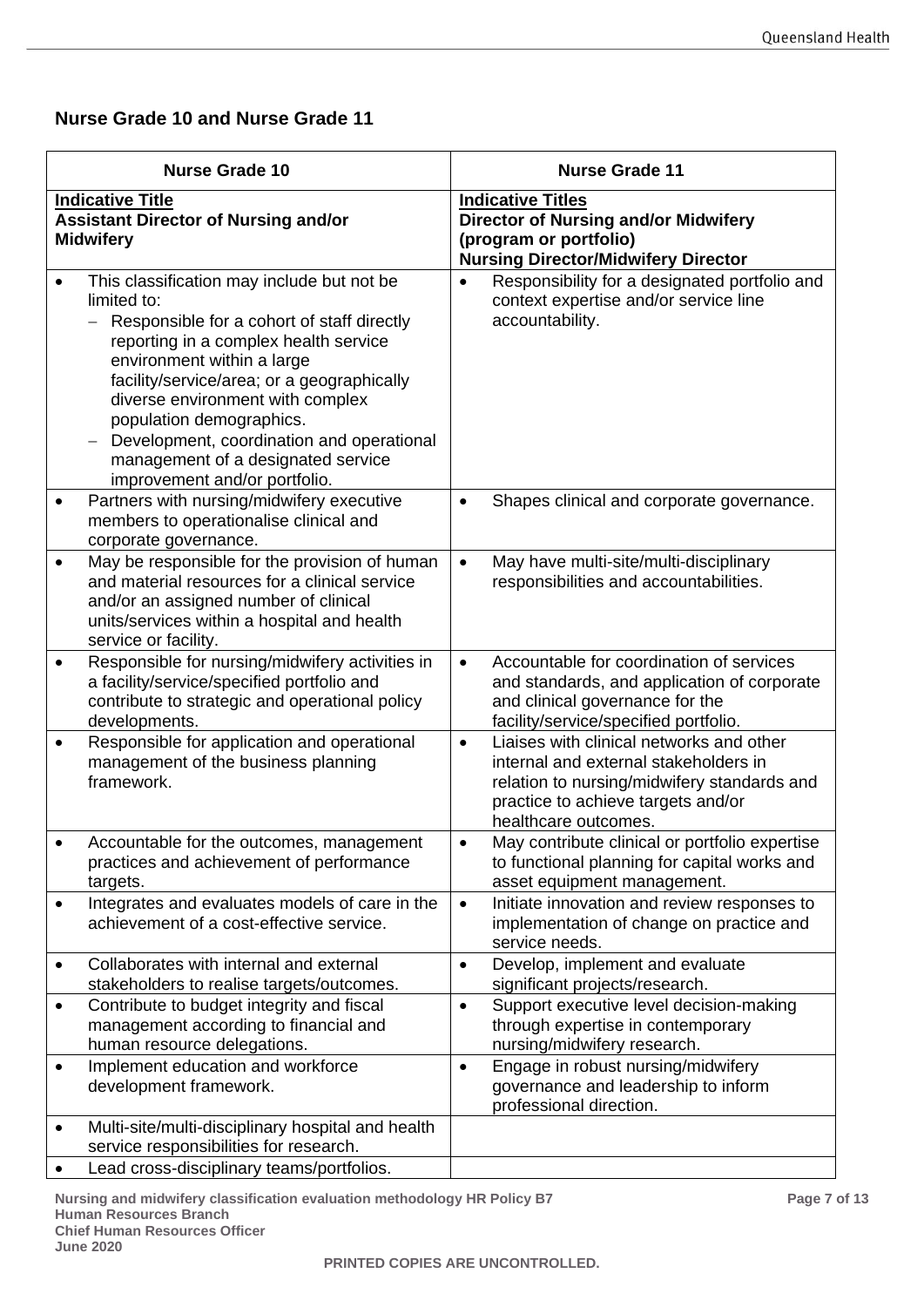# **Nurse Grade 11 and Nurse Grade 12**

|           | <b>Nurse Grade 11</b>                                                                                                                                                                          |           | <b>Nurse Grade 12</b>                                                                                                                                                                                                                                   |
|-----------|------------------------------------------------------------------------------------------------------------------------------------------------------------------------------------------------|-----------|---------------------------------------------------------------------------------------------------------------------------------------------------------------------------------------------------------------------------------------------------------|
|           | <b>Indicative Titles</b><br><b>Director of Nursing/Midwifery (program</b><br>or portfolio)<br><b>Nursing Director/Midwifery Director</b>                                                       |           | <b>Indicative Titles</b><br><b>Director of Nursing and/or Midwifery</b><br><b>Nursing Director/ Midwifery Director</b>                                                                                                                                  |
|           | Responsibility for a designated portfolio and<br>context expertise and/or service line<br>accountability.                                                                                      | $\bullet$ | May have delegated responsibilities to<br>support the EDNM role.                                                                                                                                                                                        |
|           | Shapes clinical and corporate governance.                                                                                                                                                      | $\bullet$ | May work collaboratively with the HHS<br>and/or facility executive in the planning of<br>health services and associated budgetary<br>accountabilities.                                                                                                  |
|           | May have multi-site/multi-disciplinary<br>responsibilities and accountabilities.                                                                                                               | $\bullet$ | Provides advanced corporate support to<br>optimise nursing/midwifery practice and<br>services.                                                                                                                                                          |
|           | Accountable for coordination of services,<br>standards and application of corporate and<br>clinical governance for the<br>facility/service/specified portfolio.                                | $\bullet$ | Accountable for clinical and corporate<br>governance for a division/service<br>line/program or portfolio across a HHS.                                                                                                                                  |
| $\bullet$ | Liaises with clinical networks and other<br>internal and external stakeholders in relation<br>to nursing/midwifery standards and practice<br>to achieve targets and/or healthcare<br>outcomes. | $\bullet$ | Autonomous decision-making in tactical and<br>operational matters for a division/service<br>line/program or portfolio across a HHS.                                                                                                                     |
|           | May contribute clinical or portfolio expertise<br>to functional planning for capital works and<br>asset equipment management.                                                                  | $\bullet$ | Practice in co-operative partnership with the<br>NG13, multi-disciplinary executive members<br>and other leadership groups in aspects of<br>clinical and corporate governance.                                                                          |
| ٠         | Initiate innovation and review responses to<br>implementation of change on practice and<br>service needs.                                                                                      | $\bullet$ | Responsible for overarching planning,<br>coordination, formulation and direction of<br>policies, procedures, protocols and<br>standards relating to the provision of clinical<br>care for a division/service line/program or<br>portfolio across a HHS. |
|           | Develop, implement and evaluate significant<br>projects/research.                                                                                                                              | $\bullet$ | Collaborate with multi-disciplinary HHS<br>executive members to develop, implement<br>and evaluate quality governance and risk<br>management frameworks for a<br>division/service line/program or portfolio<br>across a HHS.                            |
|           | Support executive level decision-making<br>through expertise in contemporary<br>nursing/midwifery research.                                                                                    | $\bullet$ | Accountable for compliance with legal<br>requirements governing healthcare and<br>professional standards for a division/service<br>line/program or portfolio across a HHS.                                                                              |
|           | Engage in robust nursing/midwifery<br>governance and leadership to inform<br>professional direction.                                                                                           | $\bullet$ | Accountable for budget integrity and fiscal<br>management according to financial and<br>human resource delegations for a<br>division/service line/ program or portfolio<br>across a HHS.                                                                |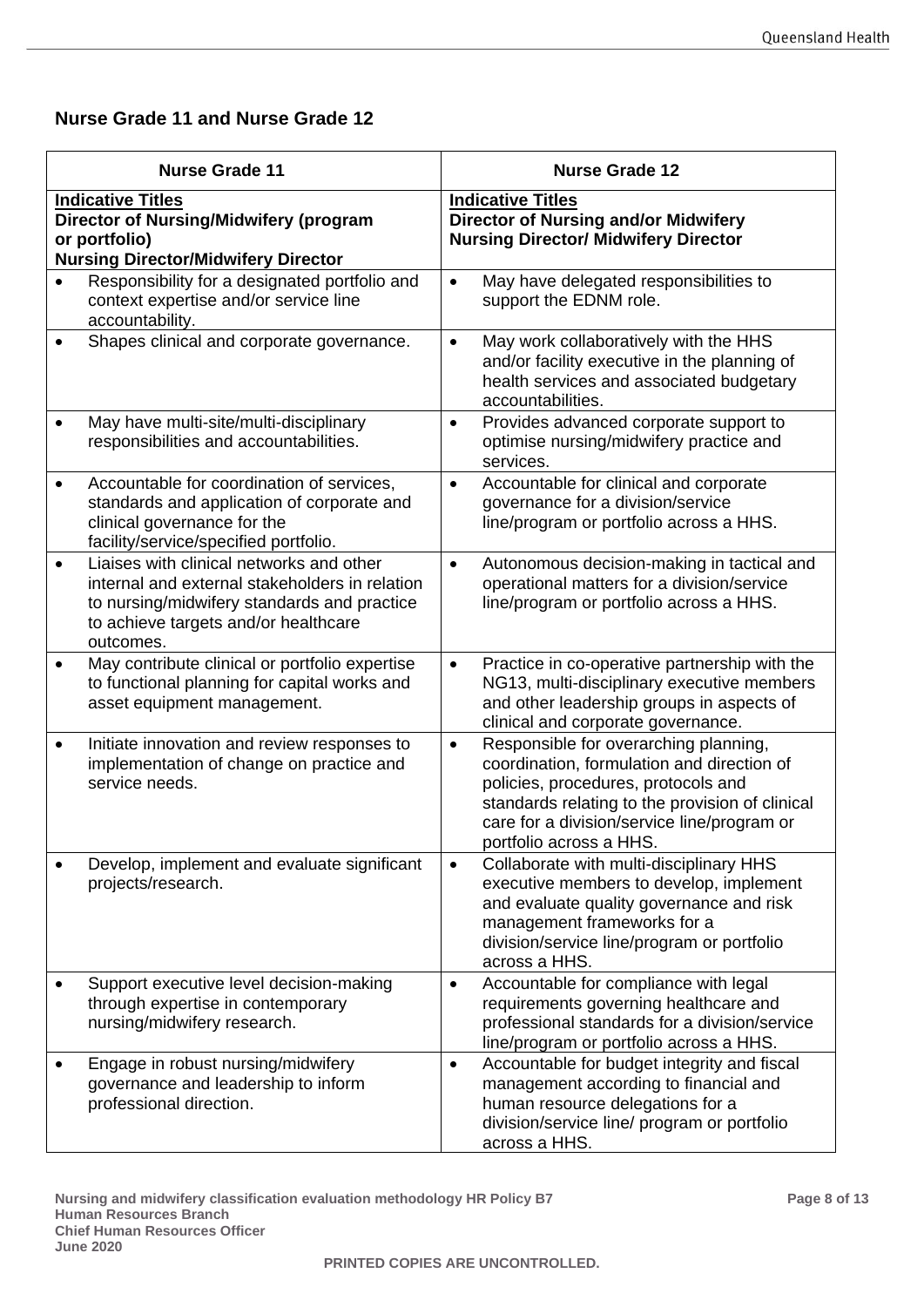| Apply strategic direction priorities for quality<br>$\bullet$<br>improvement.                                                                                                                                                                       |
|-----------------------------------------------------------------------------------------------------------------------------------------------------------------------------------------------------------------------------------------------------|
| Initiate and/or oversee innovations, systemic<br>$\bullet$<br>change processes and coordination of<br>responses to nursing and midwifery practice,<br>and health service needs for a<br>division/service line/program or portfolio<br>across a HHS. |
| Demonstrate extensive and effective change<br>$\bullet$<br>management expertise.                                                                                                                                                                    |
| Lead and sustain strategic change in a<br>$\bullet$<br>dynamic multi-disciplinary healthcare<br>environment and evaluate effectiveness of<br>same for a division/service line/program or<br>portfolio across a HHS.                                 |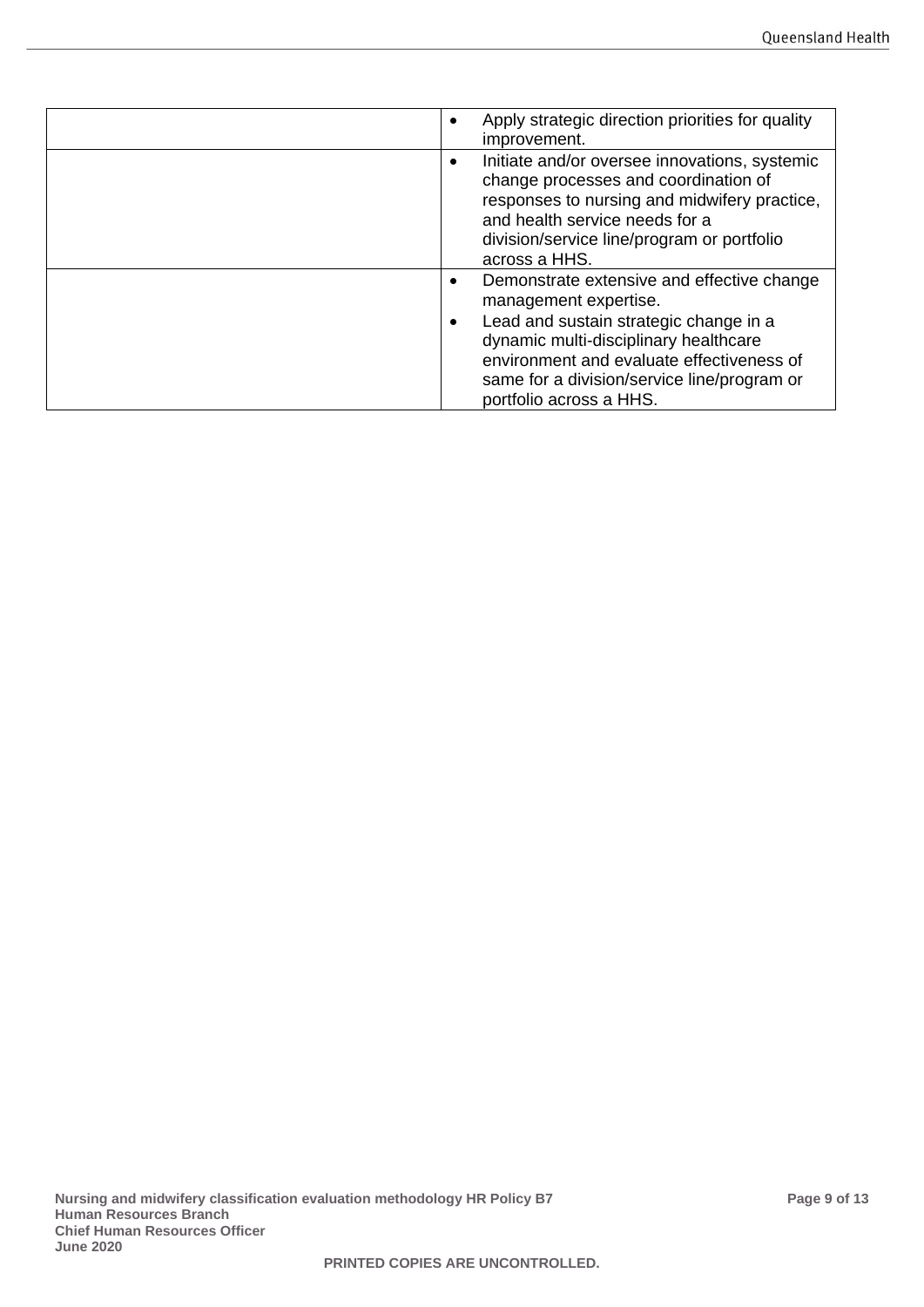# **Nurse Grade 12 and Nurse Grade 13.1**

|           | <b>Nurse Grade 12</b>                                                                                                                                                                                                                                   | <b>Nurse Grade 13.1</b>                                                                                                                                                                                                                                        |  |
|-----------|---------------------------------------------------------------------------------------------------------------------------------------------------------------------------------------------------------------------------------------------------------|----------------------------------------------------------------------------------------------------------------------------------------------------------------------------------------------------------------------------------------------------------------|--|
|           | <b>Indicative Titles</b>                                                                                                                                                                                                                                | <b>Indicative Titles</b><br><b>Health Service Director of Nursing and/or</b>                                                                                                                                                                                   |  |
|           | <b>Director of Nursing and/or Midwifery</b><br><b>Nursing Director/Midwifery Director</b>                                                                                                                                                               | <b>Midwifery</b>                                                                                                                                                                                                                                               |  |
|           | May have delegated responsibilities to<br>support the EDNM role.                                                                                                                                                                                        | Provides expert advice to HHS key<br>$\bullet$<br>stakeholders, including the NG13.2, the<br>Chief Executive and Board on all matters in<br>relation to nursing and midwifery.                                                                                 |  |
|           | May work collaboratively with the HHS<br>and/or facility executive in the planning of<br>health services and associated budgetary<br>accountabilities.                                                                                                  |                                                                                                                                                                                                                                                                |  |
| $\bullet$ | Provides advanced corporate support to<br>optimise nursing and midwifery practice and<br>services.                                                                                                                                                      |                                                                                                                                                                                                                                                                |  |
| ٠         | Accountable for clinical and corporate<br>governance for a division/service<br>line/program or portfolio across a HHS.                                                                                                                                  |                                                                                                                                                                                                                                                                |  |
| $\bullet$ | Autonomous decision making in tactical and<br>operational matters for a division/service<br>line/program or portfolio across a HHS.                                                                                                                     | Autonomous decision making based on<br>$\bullet$<br>nursing/midwifery and broader health policy<br>and regulatory frameworks from a strategic<br>perspective.                                                                                                  |  |
|           | Practice in co-operative partnership with the<br>NG13, multi-disciplinary executive members<br>and other leadership groups in aspects of<br>clinical and corporate governance.                                                                          | May have multi-site/multi-disciplinary/<br>$\bullet$<br>tertiary/facility or HHS designated portfolio<br>responsibility.                                                                                                                                       |  |
| $\bullet$ | Responsible for overarching planning,<br>coordination, formulation and direction of<br>policies, procedures, protocols and<br>standards relating to the provision of clinical<br>care for a division/service line/program or<br>portfolio across a HHS. | Responsible for overarching planning,<br>$\bullet$<br>coordination, formulation and direction of<br>policies, procedures, protocols and<br>standards relating to the provision of clinical<br>care for a tertiary hospital or across the<br>HHS.               |  |
| $\bullet$ | Collaborate with multi-disciplinary HHS<br>executive members to develop, implement<br>and evaluate quality governance and risk<br>management frameworks for a<br>division/service line/program or portfolio<br>across a HHS.                            | Collaborate with multi-disciplinary HHS<br>$\bullet$<br>executive members to develop, implement<br>and evaluate quality governance and risk<br>management frameworks for a<br>tertiary/quaternary hospital, facility/service<br>and/or program across the HHS. |  |
|           | Accountable for compliance with legal<br>requirements governing healthcare and<br>professional standards for a division/service<br>line/program or portfolio across a HHS.                                                                              | Accountable for compliance with legal<br>$\bullet$<br>requirements governing healthcare and<br>professional standards for a<br>tertiary/quaternary hospital, facility/service<br>and/or program across the HHS.                                                |  |
|           | Accountable for budget integrity and fiscal<br>management according to financial and<br>human resource delegations for a<br>division/service line/ program or portfolio<br>across a HHS.                                                                | Accountable for budget integrity and fiscal<br>$\bullet$<br>management according to financial and<br>human resource delegations for a<br>tertiary/quaternary hospital facility/service<br>and/or program across the HHS.                                       |  |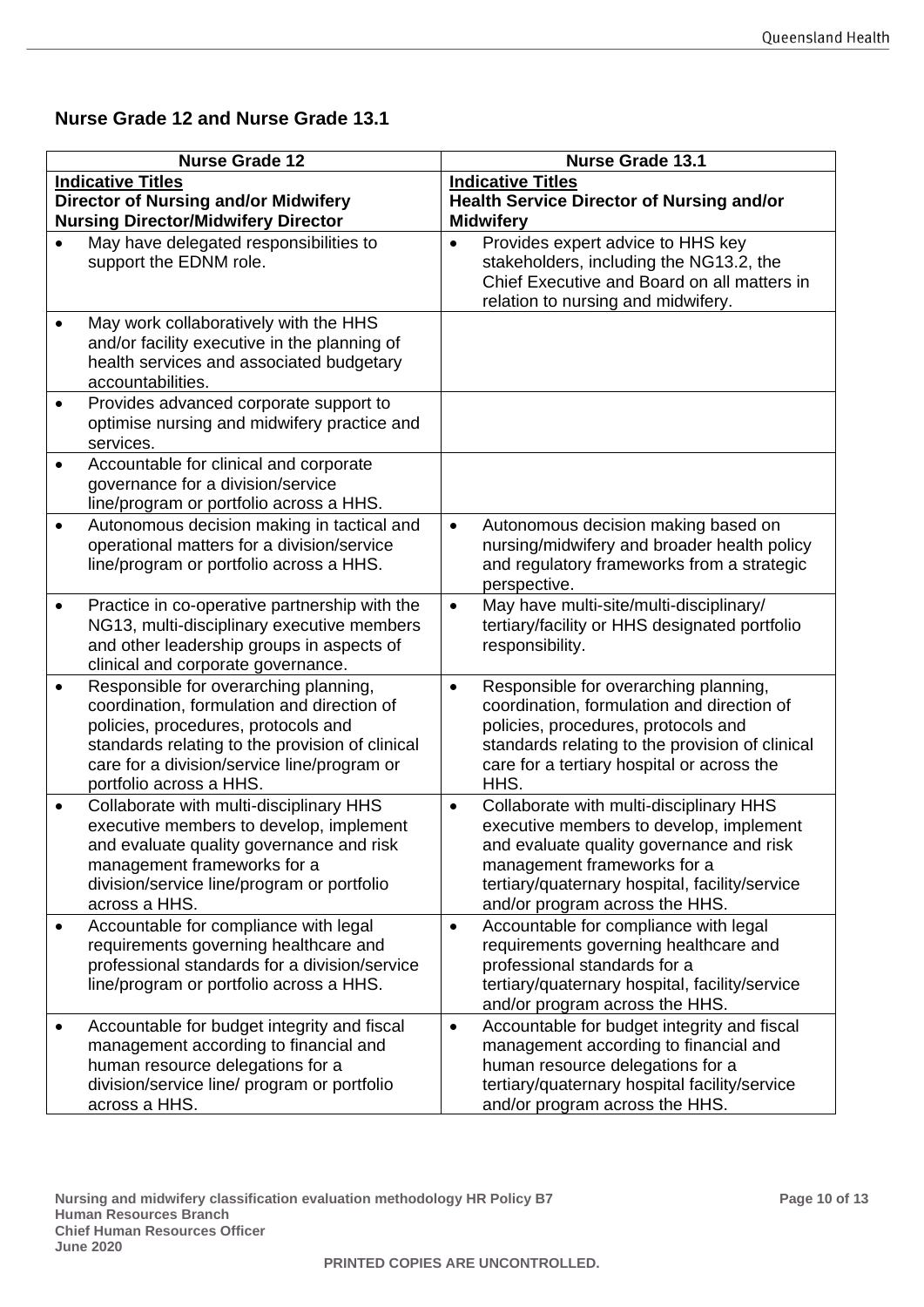|           | May have single point of accountability for<br>the nursing/midwifery workforce of a facility<br>and/or service program.                                                                                                                                                        | $\bullet$ | May have single point of accountability for<br>the nursing/midwifery workforce of a<br>tertiary/quaternary hospital facility/service/<br>and/or program across the HHS.                                                                     |
|-----------|--------------------------------------------------------------------------------------------------------------------------------------------------------------------------------------------------------------------------------------------------------------------------------|-----------|---------------------------------------------------------------------------------------------------------------------------------------------------------------------------------------------------------------------------------------------|
|           | Apply strategic direction priorities for quality<br>improvement.                                                                                                                                                                                                               |           |                                                                                                                                                                                                                                             |
| $\bullet$ | Initiate and/or oversee innovations, systemic<br>change processes and coordination of<br>responses to nursing/midwifery practice and<br>health service needs for a division/service<br>line/program or portfolio across a HHS.                                                 | $\bullet$ | Initiate and/or oversee innovations, systemic<br>change processes and coordination of<br>responses to nursing/midwifery practice and<br>health service needs for a tertiary hospital,<br>facility/service and/or program across the<br>HHS. |
| $\bullet$ | Demonstrate extensive and effective change<br>management expertise.<br>Lead and sustain strategic change in a<br>dynamic multi-disciplinary healthcare<br>environment and evaluate effectiveness of<br>same for a division/service line/ program or<br>portfolio across a HHS. | $\bullet$ | Accountable for strategic development of the<br>nursing/midwifery workforce to optimise<br>outcomes for a tertiary hospital,<br>service/facility.                                                                                           |
|           |                                                                                                                                                                                                                                                                                | $\bullet$ | Demonstrate comprehensive knowledge,<br>skills and expertise from an international,<br>national and state perspective.                                                                                                                      |
|           |                                                                                                                                                                                                                                                                                | $\bullet$ | May be responsible for other clinical services<br>and initiatives within a multi-disciplinary<br>framework.                                                                                                                                 |
|           |                                                                                                                                                                                                                                                                                | $\bullet$ | Initiate and lead consultation with internal<br>and external stakeholders to foster a culture<br>of learning and professional development.                                                                                                  |
|           |                                                                                                                                                                                                                                                                                | $\bullet$ | Advocate for and lead strategic approach to<br>the development of research projects for a<br>tertiary hospital, service or program.                                                                                                         |
|           |                                                                                                                                                                                                                                                                                | $\bullet$ | Advocate for robust nursing/midwifery<br>governance and leadership to inform<br>professional direction at state and national<br>levels.                                                                                                     |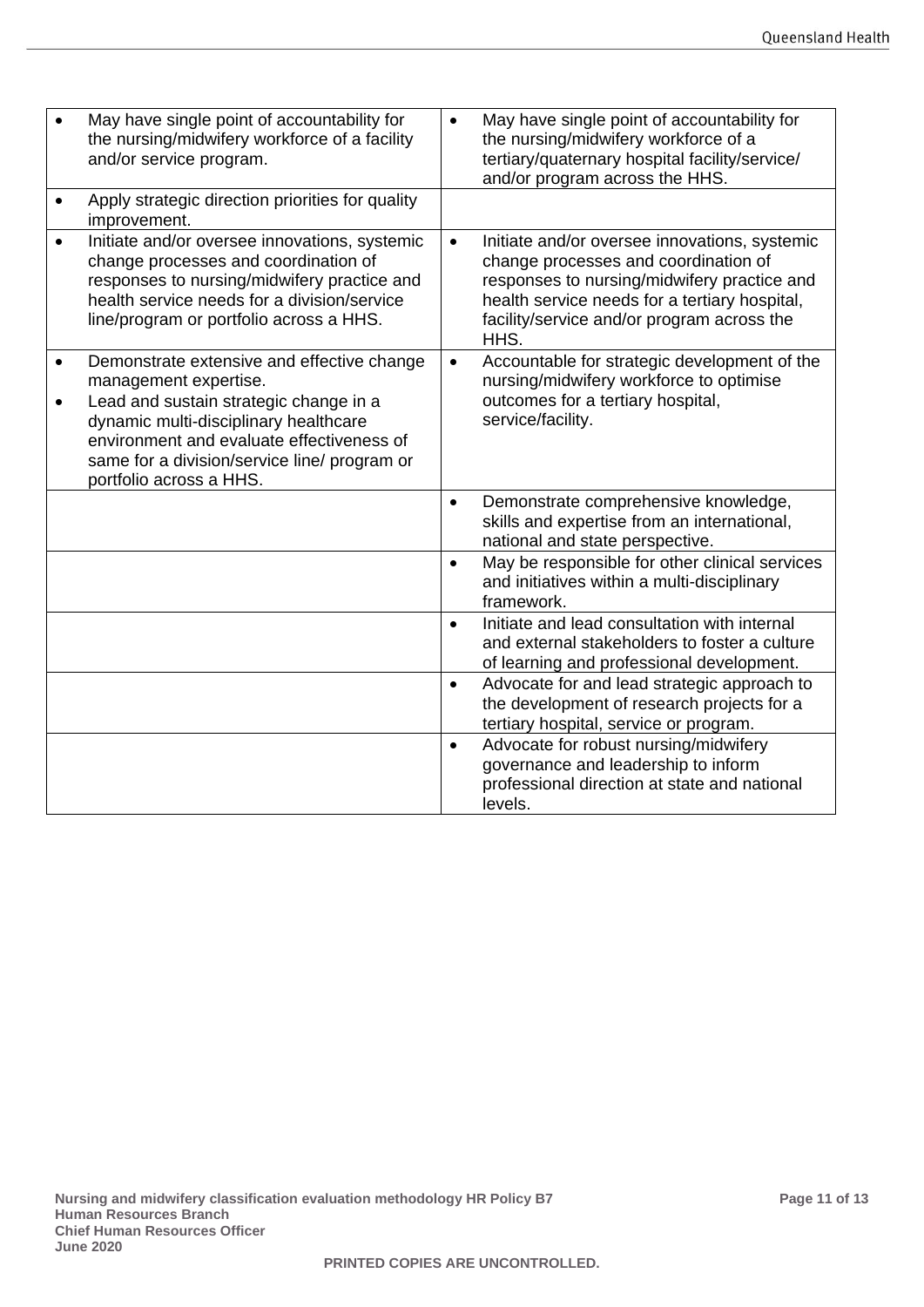# **Nurse Grade 13.1 and Nurse Grade 13.2**

**Executive Directors Nursing and Midwifery (EDNM)** are classified as NG13.1 or NG13.2. The criteria below describe all EDNMs with the key difference being:

- A NG13.1 has the responsibilities described below across a HHS where there are **no** tertiary or quaternary services or hospitals
- A NG13.2 has the same responsibilities across a HHS where **there is** a tertiary or quaternary service or hospital.

An employee who is a RN/RM who:

- is an equal and collaborative partner on the HHS Executive in the planning and delivery of health services with the associated budgetary accountabilities
- provides the highest level of advice to the Chief Executive and Board on all matters in relation to nursing and midwifery and is accountable for the governance of the nursing/midwifery professional practice framework
	- and
- is responsible for ensuring a professional reporting/supervision framework is in place for all nursing and midwifery employees across the HHS.

Responsible for the governance of nursing/midwifery across the HHS.

Engage as an Executive team member in aspects of clinical and corporate governance.

Exercise professional and clinical expertise in partnership with multi-disciplinary members of the HHS executive.

# **Direct comprehensive care**

# **Accountability/responsibility**

- Must have multi-site/multi-disciplinary HHS responsibilities.
- Responsible for the strategic implementation and compliance with the business planning framework.
- Accountable for corporate and clinical governance and practice standards of nurses/midwives.
- Responsible for strategic direction in developing and implementing contemporary human resource management policies and practices to optimise performance.
- Lead integration and translation of nursing/midwifery performance indicators.
- Accountable for strategic leadership, management, planning and service delivery of safe, quality care and coordination of nursing/midwifery services.
- Work collaboratively with HHS executive, finance and Directors of Nursing in the planning of health services and associated budgetary accountabilities to achieve budget integrity and strategic outcomes.

# **Skills and knowledge:**

- Demonstrate expert contemporary knowledge of all aspects of the profession from an international, national and state perspective.
- Lead, collaborate and consult with key stakeholders in planning health services and associated budgetary accountabilities.

# **Role in clinical care:**

- Accountable for the clinical and professional standards for nursing/midwifery services across the HHS. May be responsible for other clinical services and initiatives within a multi-disciplinary framework.
- Partner with internal and external stakeholders to optimise the reputation of and regard for nursing/midwifery in the achievement of best practice outcomes.

# **Information systems, policies, protocols, guidelines and standards**

- Responsible for the strategic governance of planning, coordination, formulation and direction of policies, procedures, protocols and standards relating to the provision of safe and effective nursing/midwifery practice. Sponsor and appraise the strategic planning, development and evaluation in the use of information systems relevant to nursing/midwifery.
- Sponsor the development, implementation and evaluation of a nursing/midwifery professional practice framework.